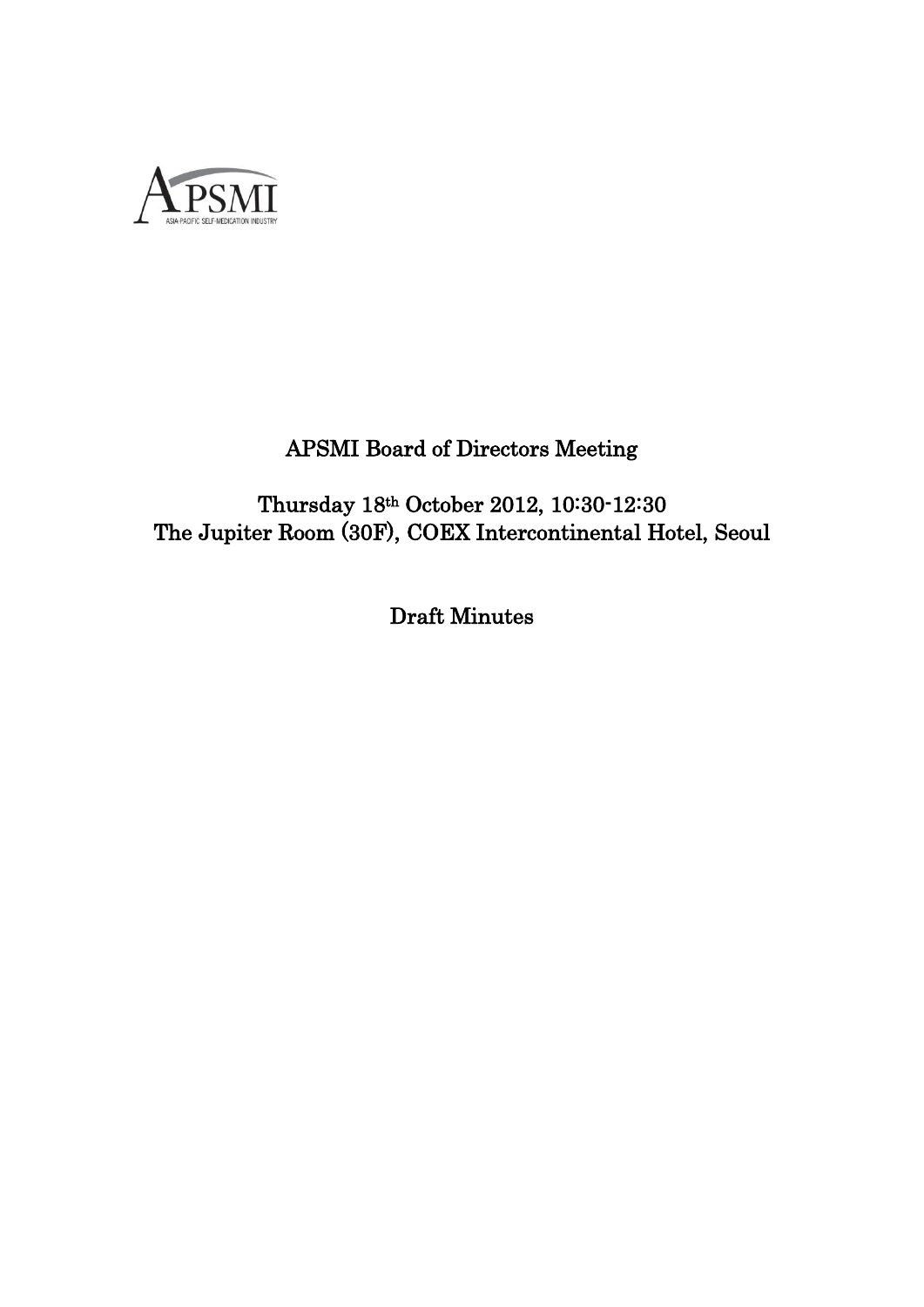# APSMI Board of Directors Meeting

# Thursday 18th October 2012, 10:30-12:30 The Jupiter Room (30F), COEX Intercontinental Hotel, Seoul

## Draft Minutes

## Attending

Mr. Seiichi Sato, APSMI Chairperson, Sato Pharmaceutical, Japan Ms. Eun Sun Kim, APSMI Vice Chairperson, KPMA, Boryung Pharmaceutical, Korea, supported by Ms. Regina Kim Ms. Han Byul (Kristeen) Jhung, KPMA, Korea Mr. Yoshihiro Miwa, Kowa Co. Japan, supported by Mr. Masahide Tanikawa Mr. Shigeru Moriyama, Representing Mr. Sachiaki Ibe, Zeria Pharmaceutical, Japan, supported by Junkichi Izumi Mr. Yoshiki Nishii, Daiichi-Sankyo Healthcare, Japan, supported by Mr. Kenji Ukita Mr. Arthur Su, TPMMA, Dapha Trading Co, Chinese Taipei Mr. Masashi Sugimoto, Takeda Pharmaceutical, Japan, supported by Mr. Masatoshi Nakamura Mr. Masao Torii, SS Pharmaceutical, Japan Mr. Yasunori Tsuruta, JSMI President, Japan, supported by Mr. Motohito Nishizawa Mr. Ken Uehara, Representing Mr. Akira Uehara, Taisho Pharmaceutical, Japan, supported by Mr. Toshio Takahashi Mr. Toshiaki Yoshino, JSMI chairman, Rohto Pharmaceutical, Japan, supported by Mr. Kosei Iriyama Mr. Yasuhiro Tagashira, APSMI Secretary General, Japan Ms. Sylvia Tsai, TPMMA,Vice Director, OTC committee, Director of Regulation & Product Department, GSK, Chinese Taipei Ms. Malinee Uditananda, TSMIA President, Thailand, supported by Prim Uditananda Ms. Eunha Yoo, Representing Mr. Rodney Hannington, Novartis Consumer Health, Australia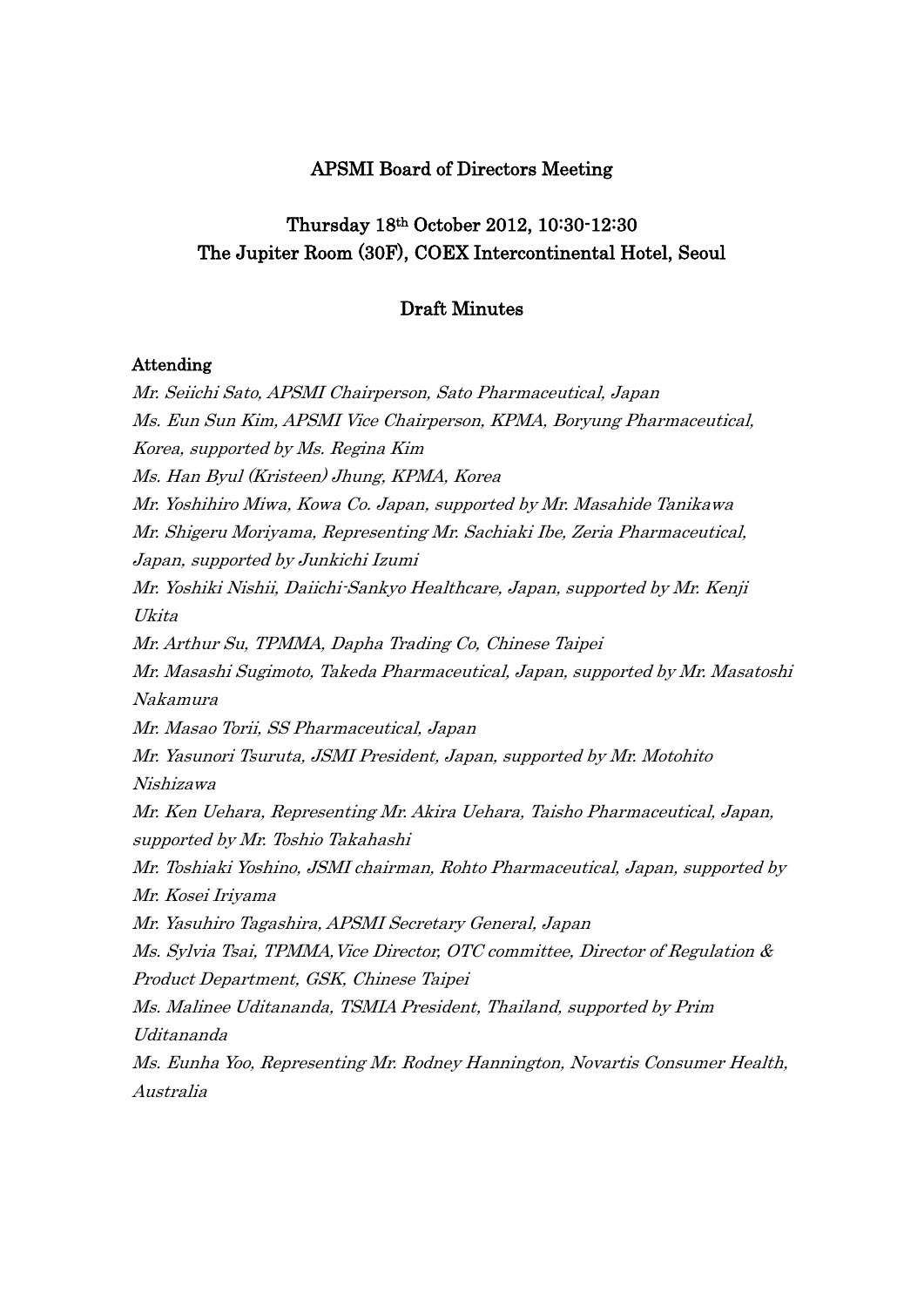#### Observer and Guests

Dr. Zhenyu Guo, WSMI Chairman, Dihon Pharmaceutical, China Dr. Kyeong-Ho Lee, KPMA President, Korea Ms. Sunitha Devi Shanmugam, PhAMA, GSK Consumer Healthcare Sdn Bhd, Malaysia Dr. Deon Schoombie, ASMI Executive Director, Australia Mr. Ir. Ferry A. Soetikno, G. P. Farmasi, Dexa Medica, Indonesia Dr. David Webber, WSMI Director-General, France

## Apologies

Mr. Rodney Hannington, Novartis Consumer Health, Australia Mr. James Fan, CNMA, Jowin Communications, China Mr. Sachiaki Ibe, Zeria Pharmaceutical, Japan Mr. Chen Junli, APSMI Vice Chairperson, CNMA, Shanghai Zhonghoa Pharmaceutical, China Mr. Akira Uehara, Taisho Pharmaceutical, Japan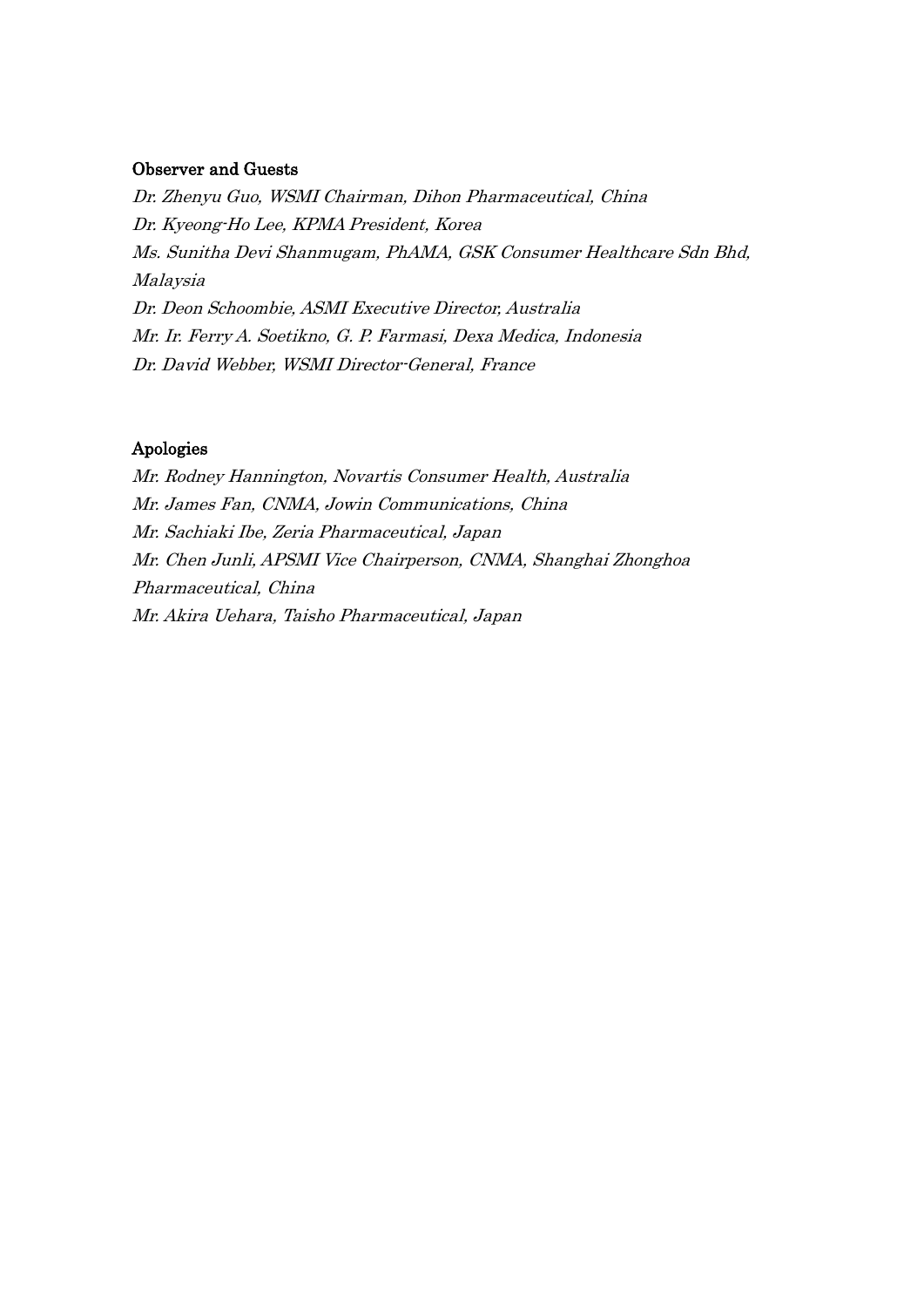Mr. Tagashira, Secretary General (S. G.), confirmed that 16 Board of Directors were participated, and declared that the Quorum was valid following the articles.

# Welcome and Approval of Agenda – Mr. Seiichi Sato

APSMI Chairperson, Mr. Sato, called the meeting to order, and gave the opening address.

Mr. Sato introduced the incoming chairperson Ms. Eun Sun Kim in his opening address.

The Board expressed to support her. The Board approved the agenda.

# 1. Confirmation of minutes of APSMI 1st Board of Directors Meeting, 7th October 2011

The draft minutes of 1st APSMI Board of Directors Meeting on 7th October 2011was distributed last October. There was no request of correction or comment.

The Board confirmed the 1st Board of Directors Meeting minutes.

# 2. Membership development

1) Board of Directors

There were several requests for the approval for the member replacement of Board of Directors from association members and corporate member. Details were explained by S. G. for the Board as follows.

## KPMA

KPMA nominated Ms. Han Byul (Kristeen) Jhung as the successor of Ms. Heeha Kim. Ms. Heeha Kim left KPMA and Ms. Kristeen is a team leader of International Business team in KPMA.

# TPMMA

TPMMA nominated Ms. Sylvia Tsai instead of Ms. Iris Wong. Ms. Iris Wong moved to Shanghai in charge of China market. Ms. Sylvia Tsai is the Vice Director of OTC committee of TPMMA, and Director, Regulation & Product Department, GSK, Chinese Taipei.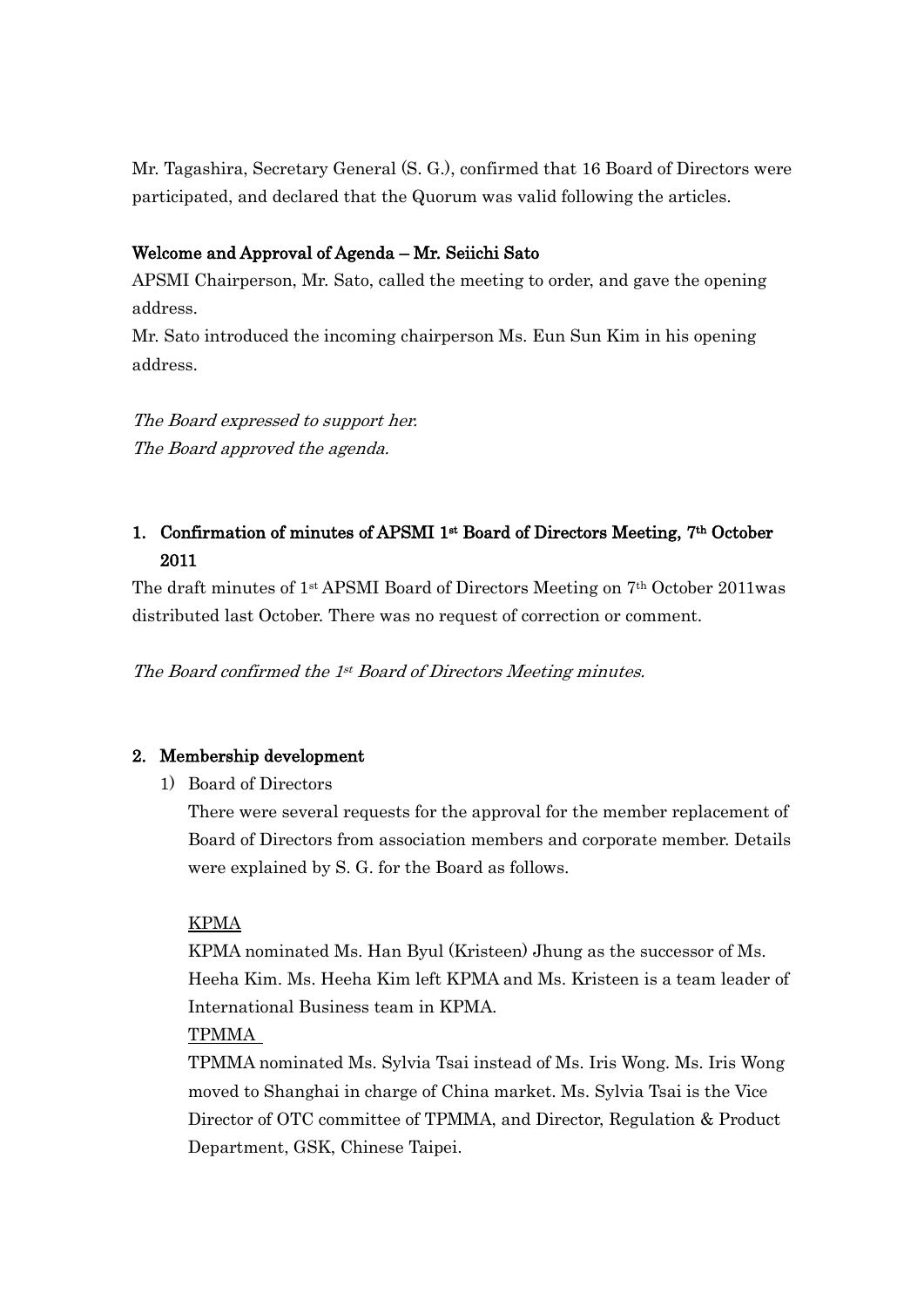## TSMIA

TSMIA nominated Ms. Malinee Uditananda as the successor of Dr. Noppadon Adjimatera. Ms. Malinee Uditananda is the President of TSMIA. Dr. Adjimatera had moved to UK.

Daiichi-Sankyo Healthcare Co., Ltd.

Mr. Toshio Takahashi, President for Daiichi-Sankyo Healthcare Co., Ltd. resigned from the president on March  $31<sup>st</sup>$ ,  $2012$ . His successor, Mr. Yoshiki Nishii resumes his place on the APSMI Board.

The board noted the replacements.

2) Chairperson election

S. G. reported the Chairperson election which was conducted last June. Ms. Eun Sun Kim, Vice-Chairperson of APSMI, was elected as the next Chairperson. The result of election had been already announced. All of board members (18 members) had voted, and all were in favor with Zero abstention. Her term for 2yearts would start from after 1st APSMI GAM closing.

3) Inaugural address by the new chairperson Ms. Eun Sun Kim took the inaugural speech.

The Board showed full supports to Ms. Eun Sun Kim and agreed to enhance APSMI activities under her dignity.

4) The new Vice-Chairperson

S. G. explained to the Board on one vacancy of Vice Chairperson. Ms. Kim was elected to the next Chairperson. So, one Vice- Chairperson would be vacant (Mr. Chen Junli would be only Vice Chairperson under Ms. Kim). APSMI secretariat would like to recommend Mr. Seiichi Sato for new Vice Chairperson. The Board could expect his support to Ms. Kim to develop APSMI based on his experience.

The Board noted the proposal with approval.

# 3. APSMI Activities and Accounting Report in 2012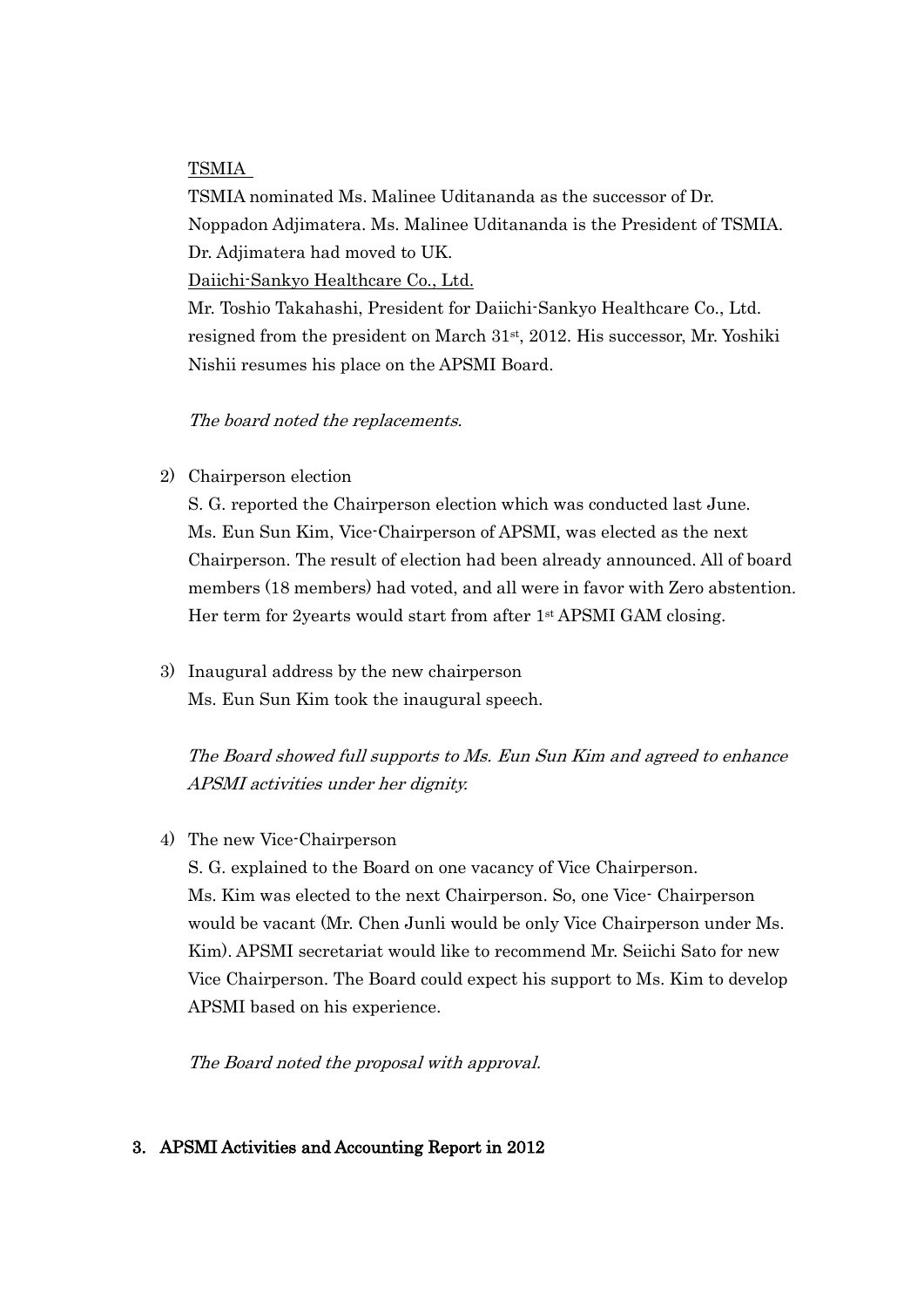S. G. reported APSMI activities, and account report using the power point slides. The presentation slides were attached as the appendix.

APSMI was established on 5th November 2010 in Taipei, with the cooperation of association members, CNMA, JPMA, KPMA, TPMMA and TSMI, and 9 corporate members.

For APSMI activities, two project,"Regulation" and "Self-Medication", were chosen based on the members' requests for mutual understanding and exchanging information. Both projects were cross-linked and had started in 2011.

## Activities in 2011/12

Working groups for each project were organized to complete projects. Both working groups searched the questionnaires for the current "Regulation" and "Self-Medication" of each members' country. CNMA、Mr. James Fan, has taken charge of the leader of Self-Medication Working Group, and TSMIA, Dr. Noppadon Adjimatera had taken charge of Regulation Working Group. The current situation and problems of Self-Medication and Regulation which were collected through questionnaires were integrated in the APSMI Country Report. After Regulation Group Leader, Dr. Adjimatera, left Thailand, Ms. Iris Wang (TPMMA) and Mr. Kosei Iriyama (JSMI) as the successors reviewed and integrated "Regulation" survey.

Nicholas Hall & Company and Jowin Communication (China) Lid. supported APSMI projects, so they provided 9 countries' current regulation and market reports in Asia-Pacific region to APSMI. And ASMI (Australia Self-medication Industry), CNMA and JSMI provided full country reports. These data were attached in the APSMI Country Report.

APSMI would like to express our sincere gratitude and appreciation to them for their supporting the APSMI Country Report.

The APSMI Country Report would be provided as our short term results in  $1<sup>st</sup>$ APSMI General Assembly in Soul for your information.

The short term objective had been finished.

APSMI secretariat indeed thanked the leaders and association members for their great contribution for the progress of APSMI projects.

### Participation in meetings in 2012

S. G. participated in WSMI Board of Directors Meeting in Florida (March 2012)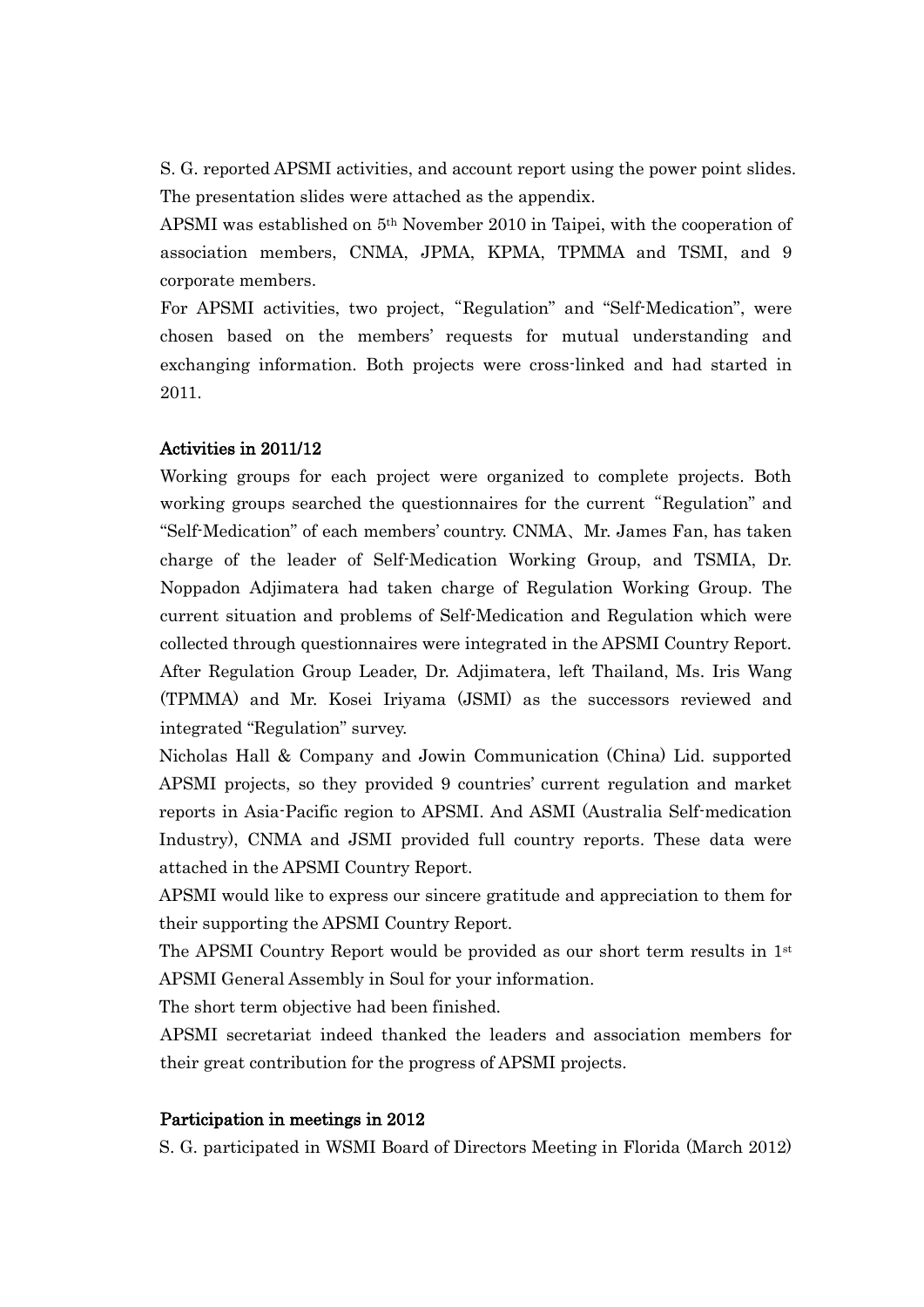and Nice (June 2012). In these meeting, S. G. reported the activities of APSMI with Chairperson, Mr. Sato.

Along with these activities, Mr. Sato and S. G. participated in  $1<sup>st</sup>$  International Self-Care Day on 24th July in Shanghai, China. This event was not only to declare the launch of International Self-Care Day, but also promoted the Self-Care in China.

## URL

S. G. announced APSMI web site [\(www.apsmi.net\)](http://www.apsmi.net/) was available now, and encouraged the members to utilize the site actively.

The Board noted the activities report with approval.

# Accounting Report in 2011 and in 2012 (Table 1)

Firstly, S. G. reported the audit result for the account in 2011.

APSMI Board members had asked the auditor to Vice-Chairperson, Ms. Eun Sun Kim, following the discussion of  $1<sup>st</sup>$  APSMI Board Meeting, Osaka. The audit was done on 3rd February 2012. The result was that the account was appropriated. Total income was 5,820,096 JPY (71,295 US\$), total expenditure was 2,929,488 JPY (38,045 US\$), as result 2,890,608 JPY (37,540US\$) was carried over to 2012.

Secondary, S. G. reported the estimated account balance in 2012.

Regarding 2012, the income from members' annual due was 71,295 US\$, equivalent 5,532,872 JPY, carried over from 2011 was 2,890,608 JPY, and others 785 JPY, the total income was 8,424,265 JPY (100,560 US\$). The carried over from 2011 was 1,295,750 JPY (16,698 US\$) over than the budget.

The estimated expenditure would be 6,763,432 JPY (87,158 US\$). It would be 138,032 JPY (1,779 US\$) over than the budget (6,625,400 JPY). 1,660,833 JPY (21,402 US\$) would be carried over to the next year budget.

In 2012, the expenditure would be 1,230,560 JPY (15,878 US\$) over than the income of member's annual due a year. The deficit would be covered by the amount of carryover from 2011.

S.G. reported the financial condition would be well in 2012.

The Board noted the account reports with approval.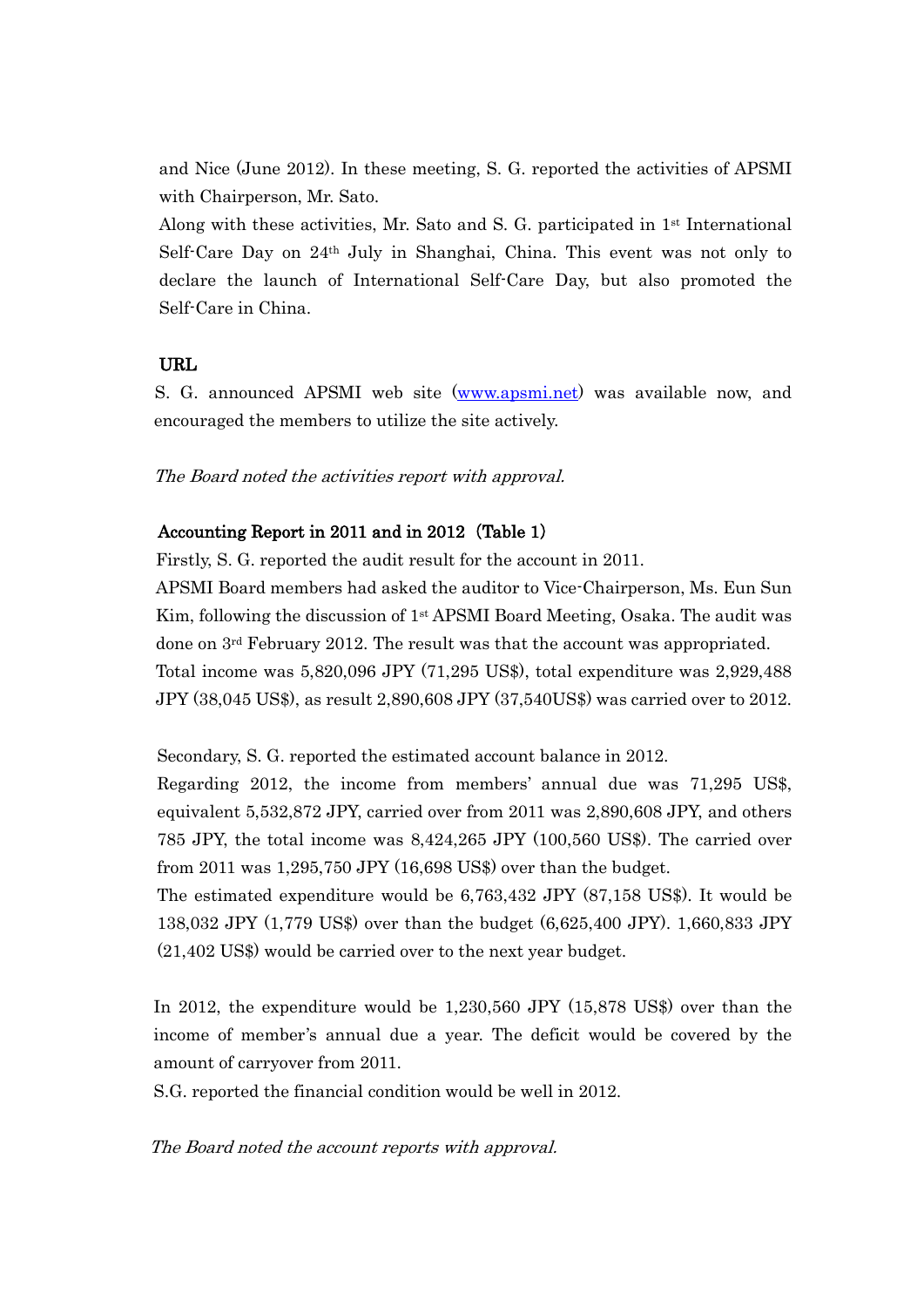# 4. 9th WSMI Asia-Pacific Regional Conference and 1st APSMI General Assembly Meeting

S. G. reported on the 1st APSMI General Assembly Meeting in Seoul, Korea on 19th and 20th October 2012 with 9th WSMI AP Regional Conference.

The more details of the Conference were presented by Ms. Kristeen Jhung (KPMA).

Mr. Sato and Mr. Yoshino (JSMI) said their special thank to KPMA.

The Board noted the report.

The Board members expressed their deepest appreciation to KPMA as the hosting association for this occasion. Without the excellent and strong support from KPMA, and its generosity, we could not reach here today.

# 5. APSMI Activity plan for 2013 and proposed Budget Activity Plan for 2013

S. G. reported APSMI activities in 2013 using the power point slides.

The presentation slides were attached as the appendix.

S. G. emphasized following points especially.

The second step of our projects will start in 2013.

The common problems and/or specific problems related to "Regulation" and "the promotion of Self-Medication" in each country will be picked up. Those problems have been collected by the questionnaires. The issues will be investigated and compiled into the regional report to improve these problems by the end of 2013. For investigating solution and future actions of problems, several telephone conferences and a face to face meeting will be held in this year. APSMI expects that the results of these projects will become a more significant activity of APSMI in the next step.

APSMI will have more communication with members and support member associations further. APSMI would like to know what support members want and what information members want to know. Based on members' request, APSMI intends to hold a seminar and a meeting.

APSMI secretariat is happy to receive members' suggestions to develop APSMI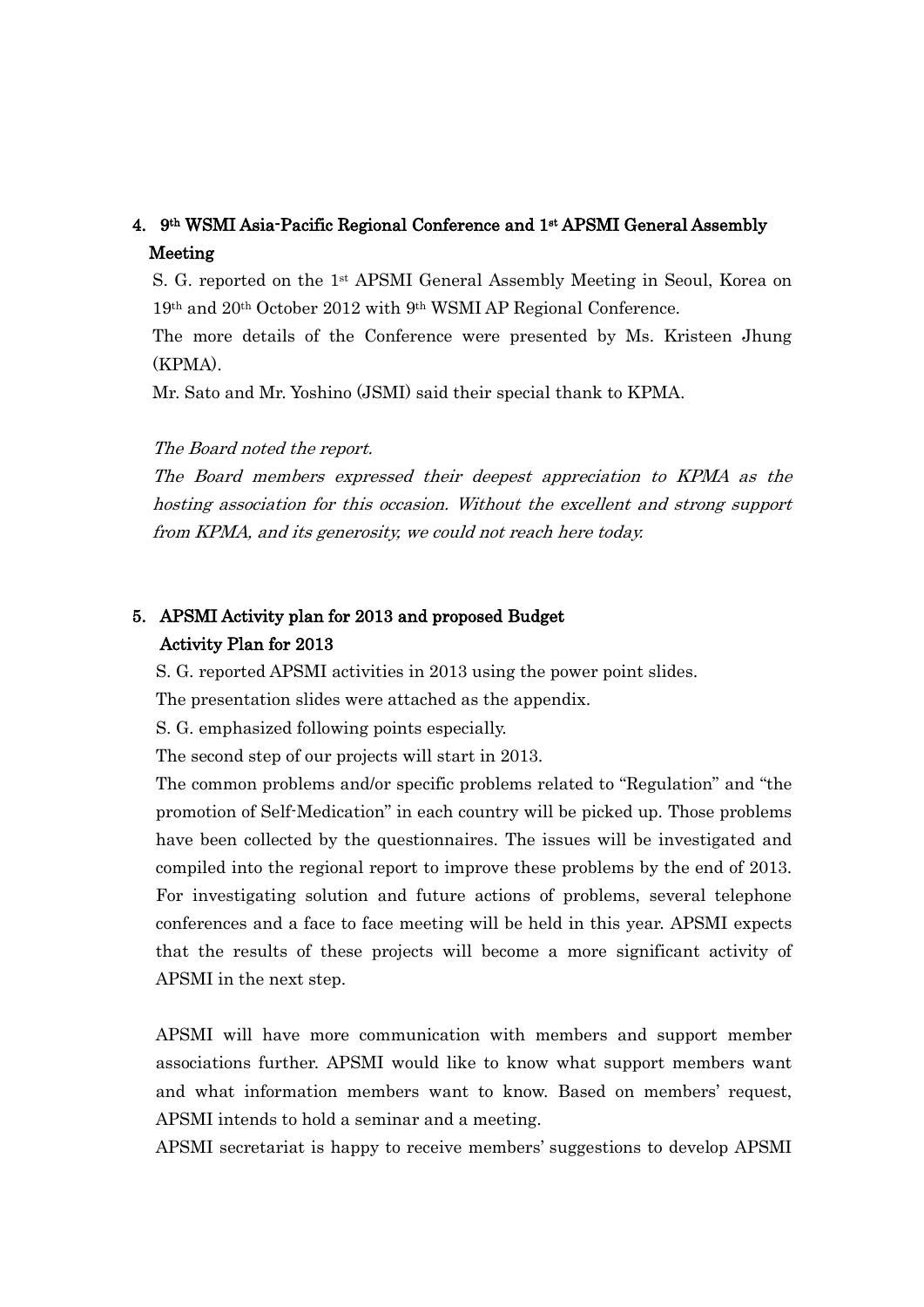and to fortify the benefit to member associations.

APSMI will contact more stakeholders, e.g. International Organizations, Authorities, and Healthcare professionals and other organizations to enhance the Responsible Self-Medication in Asia-Pacific region. APSMI will feeds back the information to all members.

If members have the new theme and projects for APSMI activities, please don't hesitate to suggest.

Finally, S. G. said that S. G. will plan to visit associations in Indonesia, Malaysia, Australia and New Zealand to invite to APSMI for development of APSMI.

The Board noted the APSMI Activities in 2013 with approval and expected the activities of working group. The Board members and observers suggested the necessity of the exchanging information, especially the consumer education for promoting Self-Medication.

## Proposed Budget for 2013 (Table 2)

S. G. explained the proposed Budget for 2013 based on the activities.

The income from members' annual due for 2013 based on the calculation 2012 is 71,295 US\$, equivalent 5,561,010 JPY which is calculated by 1 US\$ /78 JPY. The total income in 2013 is 7,221,843JPY (92,588 US\$) which is 5,561,010 JPY of annual due and 1,660,833 JPY (21,293 US\$) of the amount of carryover from 2012.

The estimated expenditure will be 5,877,200 JPY (75,349 US\$). It will be 766,232 JPY (9,823 US\$) less than 2012. The main expenditures will be 2,000,000 JPY for the meeting, 1,000,000 JPY for Project Cost.

The travel fee will be estimated 2,100,000 JPY which includes for the participation in WSMI Board of Directors Meeting in Florida (March) and Lisbon (June). Other expenditure is less than or same as 2012 estimated account.

In 2013, the expenditure will be 316,190 JPY (4,054 US\$) over than the income of member's annual due a year. Finally, 1,344,643 JPY (17,239 US\$) will be carried over to 2014.

S. G. reported the financial condition would be well in 2013.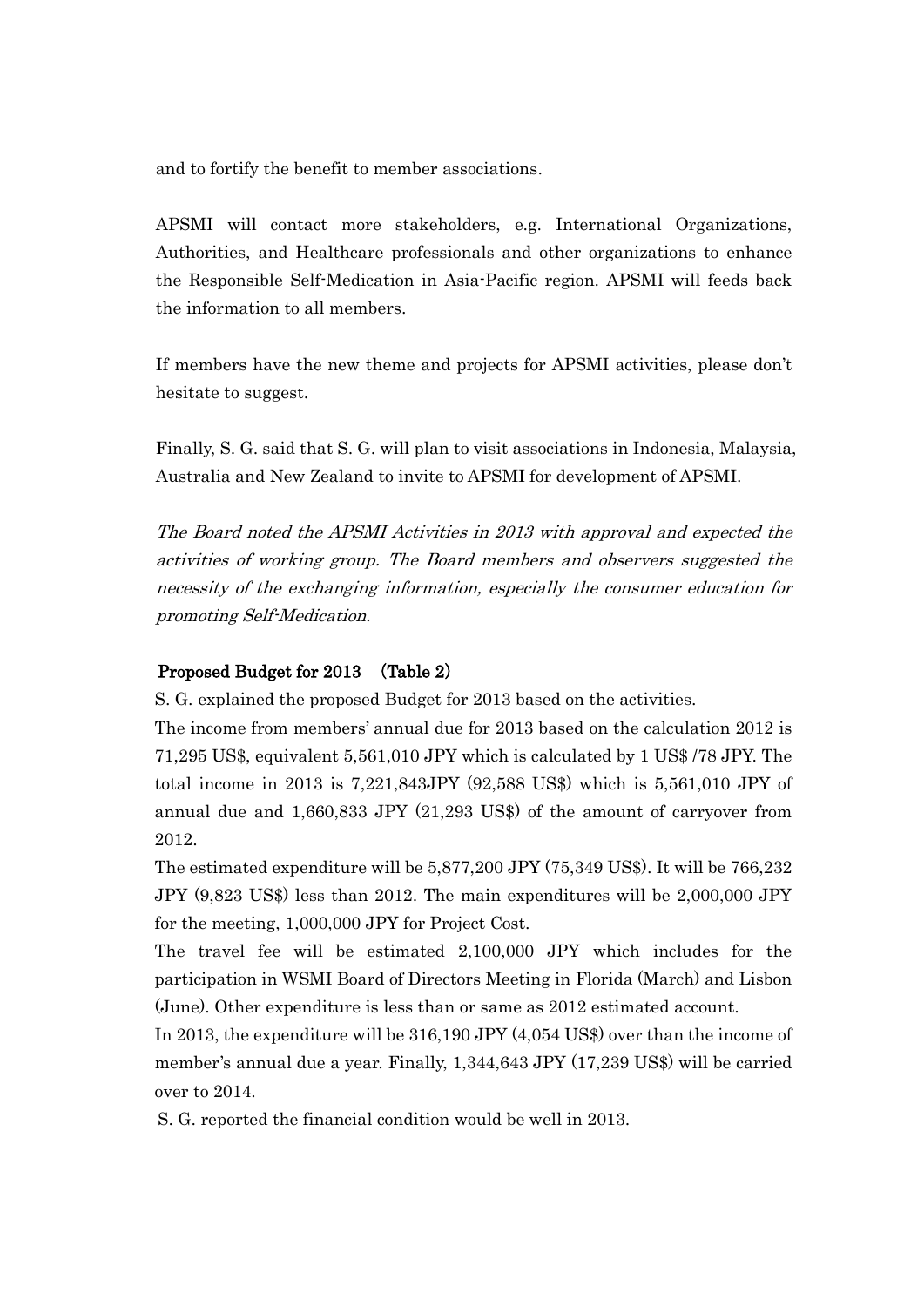The Board noted the Proposed Budget for 2013 with approval.

# Annual Due in 2013

S. G. explained the principle of APSMI annual due.

The principle of annual due is below

- 1. Shared the cost of APSMI activities by each members
- 2. The rule of contribution in Finance is based on market size Association member Equivalent of 50% WSMI annual fee in previous year Corporate member US\$ 3,000

The Board agreed each member's annual due in 2013 as same as in 2012. However, ASPMI secretariat will continue to discuss with CNMA and TSMIA about the more contribution of the finance in 2013.

# 6. Announcement

# 1) 3rd APSMI Board of Directors Meeting in 2013

S. G. reported that the 3rd APSMI Board of Directors Meeting in 2013 would be discussed with Chairperson continuously. After decision, S.G. will announce the venue and date to members immediately.

The Board noted the report.

# 2) 2nd APSMI General Assembly Meeting

Ms. Malinee Uditananda, President of TSMIA, gave the short introduction of TSMIA and its activities.

TSMIA is considering to organize the 2nd APSMI General Assembly Meeting with 10th WSMI AP Regional Conference in 2014.

TSMIA is the first candidate for the host association.

The Board noted the report and look forward to future advice from TSMIA.

# 7. Topics from member association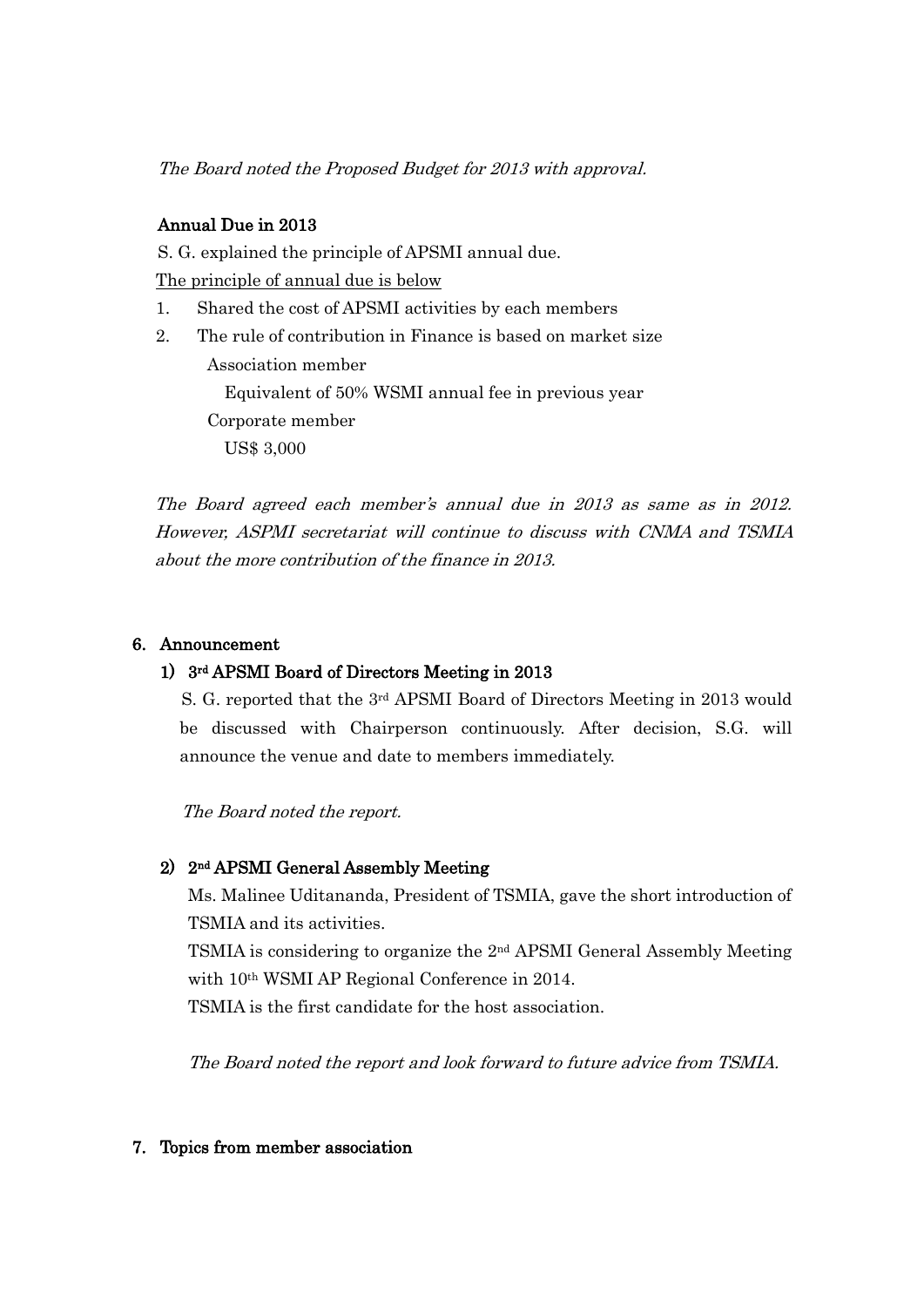From JSMI, Mr. Yoshihiro Miwa reported on the establishment of Japan Federation of Self-Medication Industry (JFSMI) in Japan, July 2011. JSMI and other four national organizations gathered to establish JFSMI. JFSMI works with member associations to voice over to the Ministry of Health, Labour and Welfare, and other national authorities. Also, JFSMI works out to address the common issues within the member associations, and to find out the solutions together.

The Board noted the report.

#### 8. Any Other Business

S. G. announced that APSMI secretariat would move to below address in December. More details, e.g. new telephone number etc. would be announced immediately after the confirmation.

New Address 4th Floor, Itopia Iwamotocho 1 Cho-me bldg, 8-15, 1 Cho-me, Iwamotocho, Chiyoda-ku, Tokyo, Japan.

## 9. Meeting close / Closing address (Vice-Chairperson, Ms. Eun Sun Kim)

Vice-Chairperson Ms. Kim gave the closing address. The meeting closed at 12:20.

# Appendix

Presentation Slides in the Board of Directors Meeting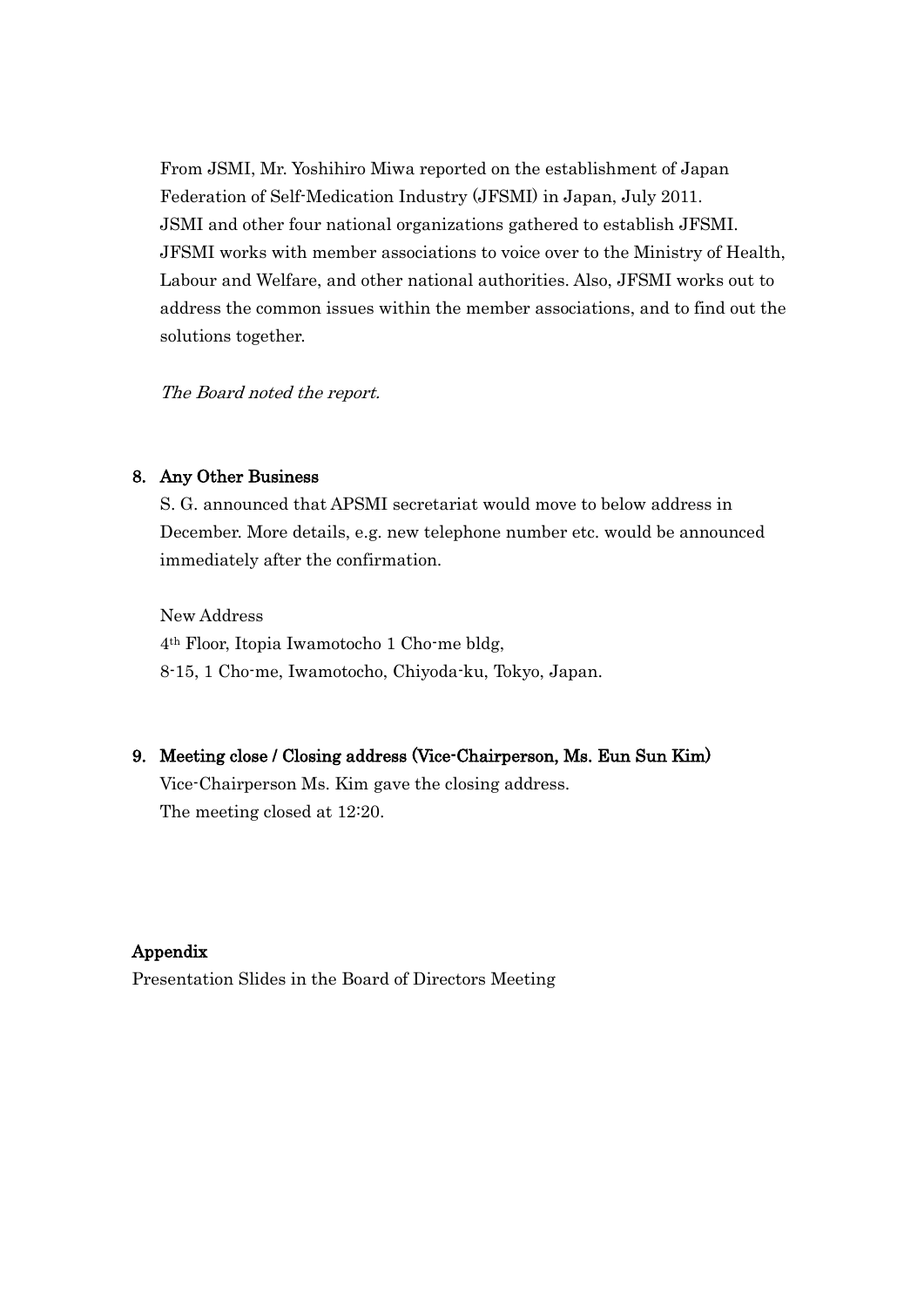### Statement of Account in 2012 **Table 1**

#### **Income**<br>
Item | Note | Budget Actual Difference<br>
US\$ | JPY JPY Item Note US\$ JPY JPY Annual Due 71,295 5,489,715 5,532,872 43,157<br>Carry Over 1,594,858 2,890,608 1,295,750 Carry Over 1,594,858 2,890,608 1,295,750<br>Interest etc. 785 785 Interest etc. 785 Total 7,084,573 8,424,265 1,339,692<br>Exchange Rate 1US\$ 77JPY 77.6JPY Exchange Rate 1US\$ 77JPY 77.6JPY Budget US\$1=JPY77

| Expenditure(Estimate)    |                                   | 1US\$=77.6JPY |                        |              |           |            |         |
|--------------------------|-----------------------------------|---------------|------------------------|--------------|-----------|------------|---------|
|                          |                                   |               |                        | <b>JPY</b>   |           |            | US\$    |
| Item                     | Note                              | Budget        | Estimate               | Paid         | Will Pay  | Differnce  |         |
| Office Rental            |                                   | 360,000       | 360,000                | $\mathbf{0}$ | 360,000   | 0          | 4,639   |
| Telephone &              | Tele & IT Using Fee etc           | 100,000       | 163,683                | 128,683      | 35,000    |            |         |
| Postage                  | Teleconference                    | 100.000       | 12,969                 | 2,969        | 10.000    |            |         |
|                          | Postage Charge                    | 10,000        | 4.570                  | 1,570        | 3,000     |            |         |
|                          | Subtotal                          | 210,000       | 181,222                | 133,222      | 48,000    | $-28,778$  | 2,335   |
| Internet                 | Equipments                        | 5,000         | 0                      | 0            | 0         | $-5,000$   | 0       |
| Web HP                   | Supporting Fee                    | 50,000        | 100,000                | 0            | 100,000   | 50,000     | 1,289   |
| Equipment                | Seal, Stanp, Name Plate etc       | 20,000        | 20,000                 | 0            | 20,000    | 0          | 258     |
| Stationery               |                                   | 15,000        | 8,543                  | 3,543        | 5,000     | $-6,457$   | 110     |
| Consumable               | Tonaer etc.                       | 50,000        | 24,830                 | 4,830        | 20,000    | $-25,170$  | 320     |
| Printing                 | <b>Business Card</b>              | 8,400         | 24,200                 | 4,200        | 20,000    | 15,800     |         |
|                          | Envelope, Letter Paper            | o             | 300,000                | 0            | 300,000   | 300,000    |         |
|                          | Others                            | 50,000        | 20,000                 | $\Omega$     | 20,000    | 30,000     |         |
|                          | Subtotal                          | 58,400        | 344,200                | 4,200        | 340,000   | 285,800    | 4,436   |
| Travel Fee               | WSMI, KPMA, PhAMA etc             | 2,350,000     | 2,071,587              | 1,901,587    | 170,000   | $-278,413$ | 26,696  |
| <u>Transportation</u>    | Shipping Charge                   | 0             | 150,000                | 0            | 150,000   | 150,000    | 1.933   |
| <b>Miscellaneous</b>     | <b>Bank Charge</b>                | 7,000         | 3.050                  | 1,050        | 2.000     | $-3,950$   | 39      |
| <b>Meeting Fee</b>       | <b>APSMI Board Meeting (Oct.)</b> | 1,000,000     | $\overline{1,000,000}$ | 0            | ,000,000  |            |         |
|                          | APSMI GAM (OCT.)                  | 1,000,000     | 1,000,000              | 0            | ,000,000  |            |         |
|                          | Subtotal                          | 2,000,000     | 2,000,000              | 0            | 2,000,000 | 0          | 25,773  |
| Project Cost             | Printing                          | 1,000,000     | ,000,000               | 0            | ,000,000  |            |         |
|                          | Others                            | 500,000       | 500,000                | 0            | 500,000   |            |         |
|                          | Subtotal                          | ,500,000      | ,500,000               | 0            | 1,500,000 | 0          | 19,330  |
| <b>Total Expenditure</b> |                                   | 6,625,400     | 6,763,432              | 2,048,432    | 4,715,000 | 138,032    | 87,158  |
| Amount of Carry Over     |                                   | 459,173       | 1,660,833              |              |           | 1,201,660  | 21,402  |
| Total                    |                                   | 7,084,573     | 8,424,265              |              |           | 1,339,692  | 108,560 |

Will pay after Oct. Paid by Sept.